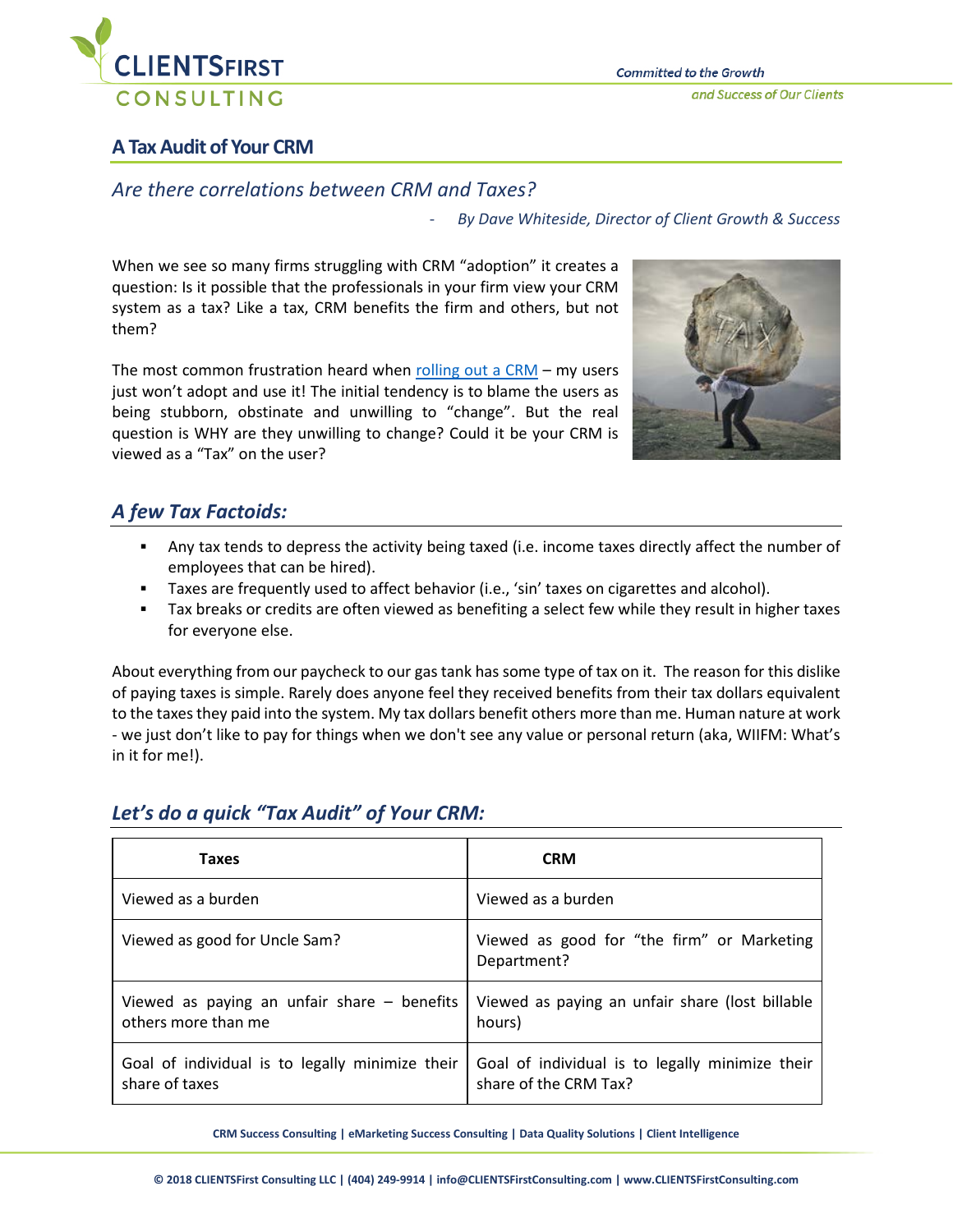| Failure to comply has serious penalties                                                 | Failure to comply has serious penalties? Failure<br>to comply has no penalty?<br>Full compliance has no tangible reward(s)?                                                      |
|-----------------------------------------------------------------------------------------|----------------------------------------------------------------------------------------------------------------------------------------------------------------------------------|
| measure and often perceived as a negative<br>benefit relative to the amount of tax paid | Ultimate benefit to the individual hard to Ultimate benefit to the individual hard to<br>measure and often perceived as a negative<br>benefit relative to the amount of tax paid |

#### *Fail the Audit? You are not alone.*

With a little introspection, you may find users simply don't see any WIIFM, and your CRM system is viewed as a "Tax" on the users. Like most of us, that means we see the benefits flowing to Uncle Sam and "those less fortunate", and not a "tax break" that provides benefit to me.

### *How Do We Change the "Taxation" view of CRM?*

Success lies in three areas:

- 1. Understanding your firm's unique culture and the limitations, strengths and challenges your culture creates.
- 2. Once you understand the firm culture and challenges, you can now have realistic goals of what you want CRM to do. What does success look like?
- 3. An effective rollout plan that communicates effectively to the culture, and trains users on not just how to operate the system, but how the system specifically benefits each unique individual.

Notice "Culture" was mentioned in all three. You have likely heard the saying from famous management guru Peter Drucker, "Culture Eats Strategy for Lunch Every Day". This is especially true where the value to users is not obvious and in demand. Relative to document management and time & billing systems, CRM systems rarely have a high demand from attorneys and CRM deployments can be the firm poster child for challenges in getting user adoption.

### *Defining WHY and for WHOM we need CRM:*

I often see charters and business cases with a list of desired benefits that look like this list below:

- 1. Better client relationships. ...
- 2. Less client attrition….
- 3. Improved ability to cross-sell. ...
- 4. Increased revenue and profitability. ...
- 5. Increased team collaboration. ...
- 6. Improved efficiency in serving clients. ...
- 7. Greater staff satisfaction. ...
- 8. Cost savings. ...

These are all worthy objectives on which to build a business case – but none of them contain a WHY and a WHO? Why are each of these important? And to whom are they important? The WHY and the WHO are

**CRM Success Consulting | eMarketing Success Consulting | Data Quality Solutions | Client Intelligence**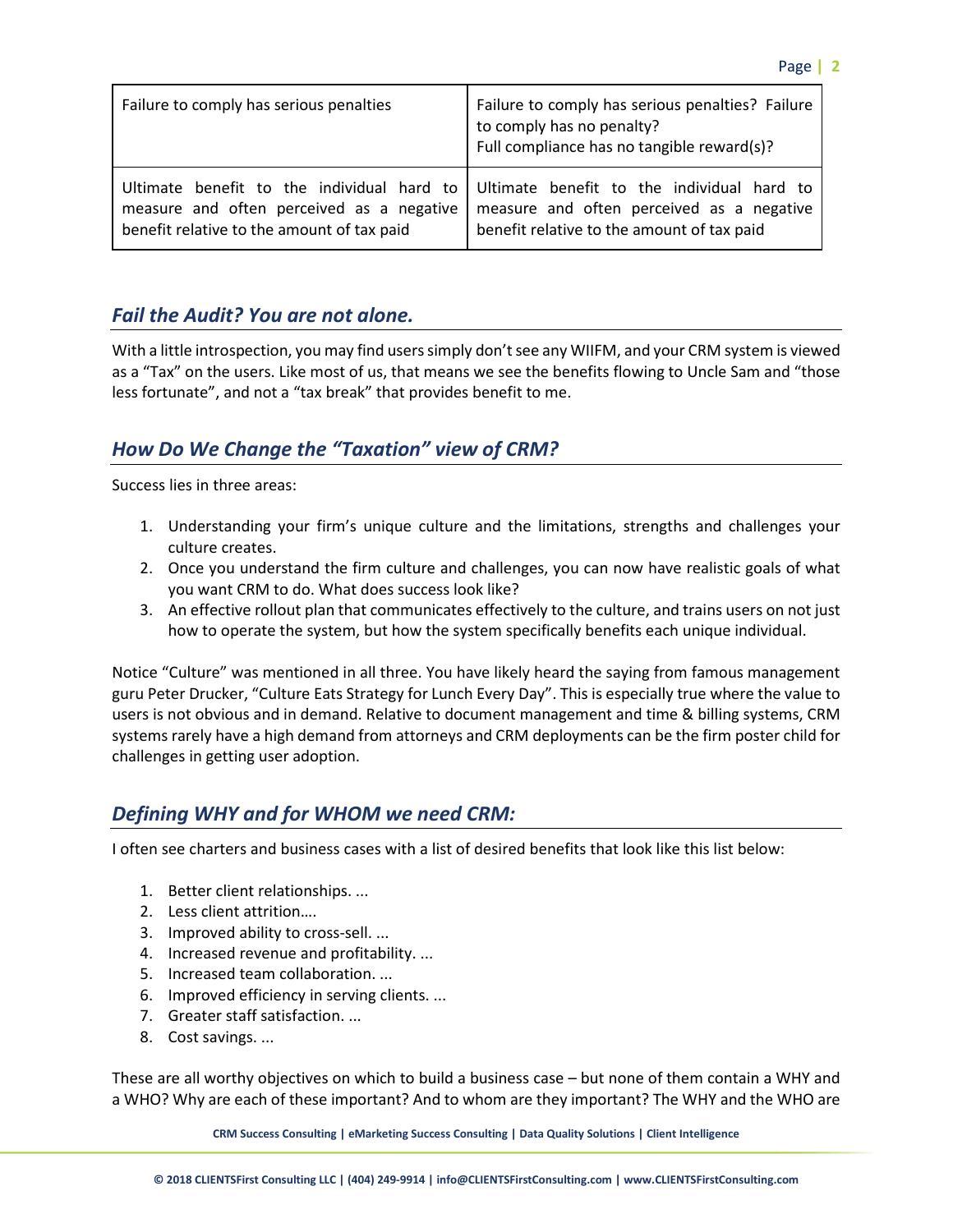-

important because they define who is the customer? Are you focusing benefits on the lawyers? Their clients? The firm? Or the Marketing Department? Who cares about these items being improved? What benefit will they gain by having them improved? Do they see the need? Or are you selling to a prospect without a perceived need? Is it worth the cost to the "customer" in money, time and effort?

#### *Making the "System" Deliver the WHO and WHY Benefits to the "Customer"*

To get the adoption you are looking for here are some suggestions.

- Set up meetings with key stakeholders. Interview them for their feelings and perceptions of the business case issues you have created. Do they agree these are problems important to solve? How do they see themselves benefiting from solving these problems? Collect feedback and assess findings. Does the feedback and the user's perceptions of what they need/want strongly or generally agree and support the business case? Disagree? Hear any new desired benefits? Look for consistent responses as well as outlier responses. One to really pay attention to is the sensitivity to "privacy". This often manifests through comments about "my clients" and any comments showing reluctance to share contacts and information. This is often the number one culture hurdle that will challenge success. Don't assume it will change or go away. Develop the CRM plan knowing it exists. This culture risk mandates a "pilot" program that includes testing the culture's willingness about sharing.
- Using your stakeholder interview findings, define what is important to each user group and each individual user. This will determine what functionality will be accepted and adopted (target three to start), be the basis for the "Communication Plan" messaging, and how to focus the "Training Plan". Be certain they are designed to meet the unique needs of each user.
- The technical functionality of a CRM system comes factory installed. The challenge is they come factory installed with way more features and functions than any one firm can ever use, more than any user can be trained on and rarely configured in an optimal way to support your unique workflows. A good rule of thumb is let's start by focusing on the top three requirements that will really move the needle. The top three vary by firm and even by practice and possibly individual users within a firm. The more tightly you can identify the top three and why they are important to each user or group, the more adoption you can expect. Configure, communicate and train on these three. You can add more features and functionality over time. But important to walk before we run.
- Communication Plan are we communicating individual WIIFM benefits? Is it specific? Or is the message closer to "Tax man is here"?
- Training Be prepared to train every lawyer right at their desk as the WIIFM adoption battle is often won one lawyer at a time. Video training may work for Marketing team or as a primer. Group sessions as primers for attorneys can work (be sure to have food!). But real adoption only happens when lawyers are trained deskside on what is specific to them. Depending on the system plan 15-30 minutes. Sound like a big effort? It is, and is critical to success.
- The last point is CRM is not a project that now ends. It is a fundamental change in how the firm does business. Plan on the communication, training and data quality effort to continue forever.

**CRM Success Consulting | eMarketing Success Consulting | Data Quality Solutions | Client Intelligence**